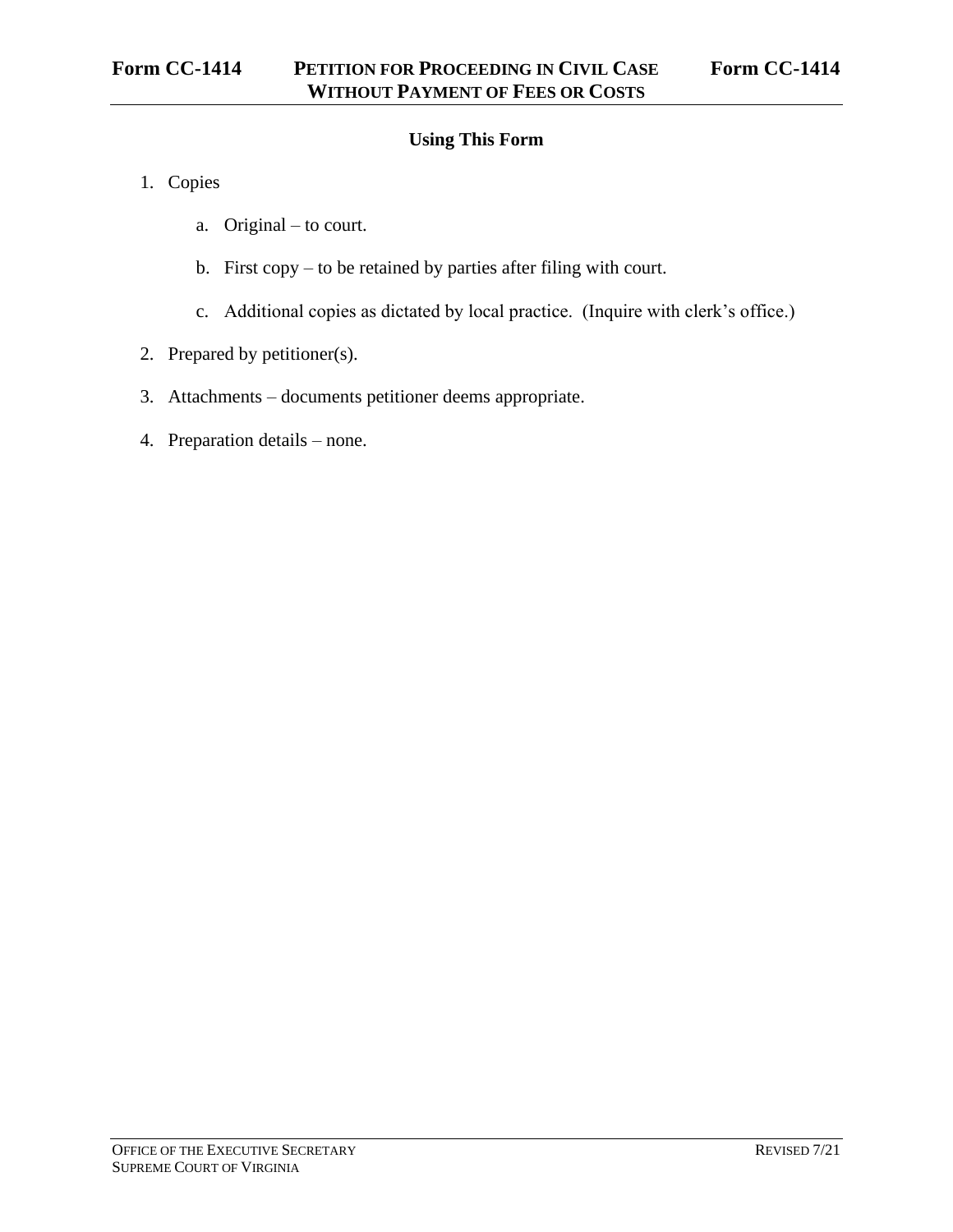### **Data Elements,** *page one*

- 1. Case number.
- 2. Court name.
- 3. Style of case.
- 4. If receiving public assistance, check and insert name of city or county and, if receiving aid from another state or the District of Columbia, insert the name of such state or the District of Columbia. Also check the applicable boxes and, if applicable, complete the blank lines.
- 5. If not receiving public assistance, check this box.
- 6. If being represented by a legal aid society, an attorney appearing as counsel *pro bono*, or an attorney assigned or referred by a legal aid society, check this box.
- 7. Names and addresses of employers of the person seeking to proceed in a civil case without payment of fees and costs and of the spouse of such person.
- 8. Description of interval between pay periods (weekly, every two weeks, twice monthly, monthly).
- 9. **Annual** net take-home pay.
- 10. Describe other income sources and total **annual** amounts.
- 11. Total of Data Element Nos. 9 and 10.
- 12. Total of both columns of Data Element No. 11.
- 13. Amount of cash in the immediate possession of the applicant and his spouse.
- 14. Amount of funds in checking or savings accounts, whether in a bank, savings and loan, credit union or

other similar financial institution. List name of institution.

- 15. Describe other assets readily convertible to cash and total value of such items.
- 16. Total of Data Element Nos. 13 through 15.
- 17. Total of both columns of Data Element No. 16.
- 18. Total number of individuals in household for whom petitioner has financial responsibility, including petitioner.
- 19. Amount of unusual, continuing medical expenses, if applicable to applicant's family.
- 20. Amount of all court-ordered support and/or alimony (spousal support). Check appropriate box to indicate if deducted or not deducted from paycheck.
- 21. Amount of child care expenses, if any.
- 22. Amounts and descriptions of all other exceptional expenses.
- 23. Total amount of all such exceptional expenses.
- 24. Total of Data Element No. 12 plus Data Element No. 17 minus Data Element No. 21.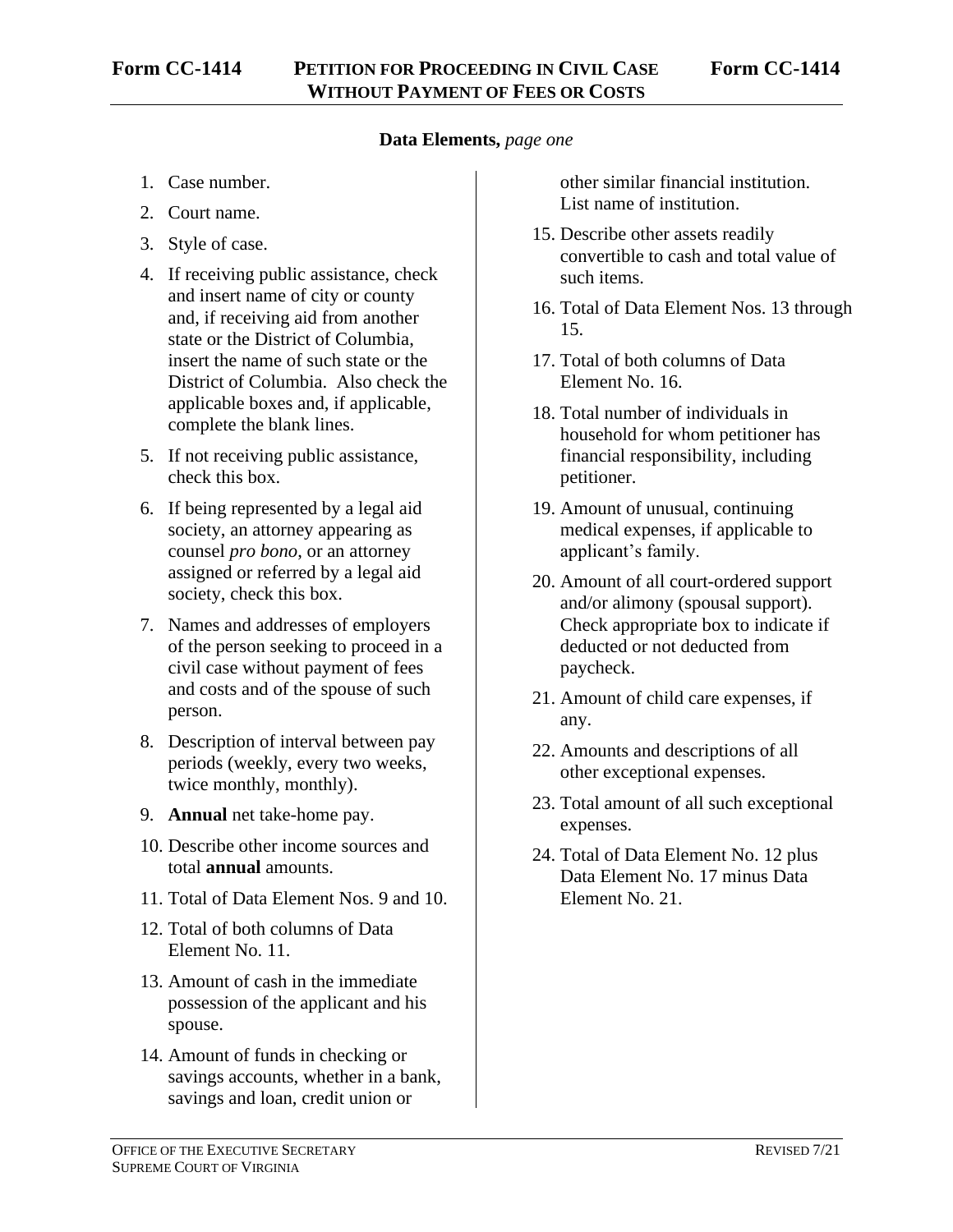# **Data Elements,** *page 2*

- 1. Date of acknowledgment.
- 2. Signature of petitioner.
- 3. Printed name of petitioner.
- 4. Residence address of petitioner.
- 5. Signature of petitioner, if applicable.
- 6. Print name of petitioner, if applicable.
- 7. Residence address of petitioner, if applicable.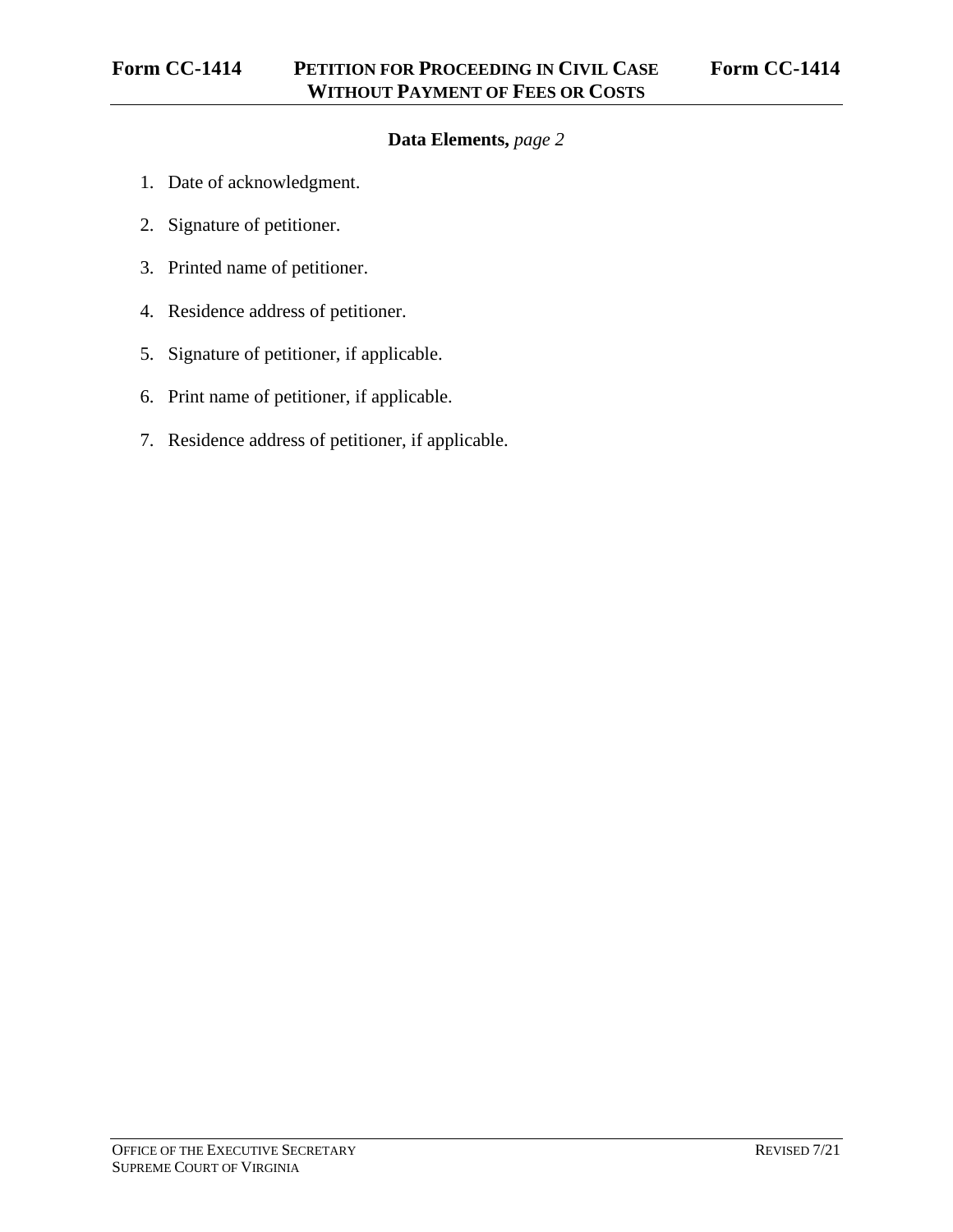#### **PETITION FOR PROCEEDING IN CIVIL CASE** Case No. ...................................................................................... **WITHOUT PAYMENT OF FEES OR COSTS**

**4**

| ase No. |  |
|---------|--|

COMMONWEALTH OF VIRGINIA VA.CODE §§ 16.1-69.48:4; 17.1-606

| The undersigned petitioner(s) request the court to permit the petitioner(s) to sue or defend a civil case in this court without the<br>payment of fees or costs and to have from all officers all needful services and process. In support of the petition, the petitioner(s) state<br>that the following information is true: |                       |                                      |                             |
|--------------------------------------------------------------------------------------------------------------------------------------------------------------------------------------------------------------------------------------------------------------------------------------------------------------------------------|-----------------------|--------------------------------------|-----------------------------|
|                                                                                                                                                                                                                                                                                                                                |                       |                                      |                             |
| $\overline{5}$ [ ] I currently do not receive public assistance.<br>6 [ ] I am represented in this matter by a legal aid society, an attorney appearing as counsel pro bono, or an attorney assigned to me or<br>referred by a legal aid society.                                                                              |                       | CITY/COUNTY                          |                             |
| Names and address of employer(s) for myself and spouse:                                                                                                                                                                                                                                                                        |                       |                                      |                             |
|                                                                                                                                                                                                                                                                                                                                |                       |                                      |                             |
|                                                                                                                                                                                                                                                                                                                                |                       |                                      |                             |
|                                                                                                                                                                                                                                                                                                                                |                       |                                      |                             |
|                                                                                                                                                                                                                                                                                                                                |                       |                                      |                             |
| Other income sources (please specify)                                                                                                                                                                                                                                                                                          |                       |                                      | <b>COURT USE ONLY</b>       |
| <b>TOTAL INCOME</b>                                                                                                                                                                                                                                                                                                            |                       | $\frac{10}{11}$ 10 $\frac{10}{11}$ = | 12                          |
| <b>ASSETS:</b>                                                                                                                                                                                                                                                                                                                 |                       |                                      |                             |
|                                                                                                                                                                                                                                                                                                                                |                       |                                      |                             |
| Any other liquid assets: (please specify)                                                                                                                                                                                                                                                                                      |                       |                                      |                             |
| with a<br>15                                                                                                                                                                                                                                                                                                                   |                       |                                      |                             |
|                                                                                                                                                                                                                                                                                                                                |                       |                                      | <b>COURT USE ONLY</b>       |
|                                                                                                                                                                                                                                                                                                                                |                       |                                      | 17                          |
|                                                                                                                                                                                                                                                                                                                                |                       |                                      |                             |
| 1.8 Number in household I have financial responsibility for, including myself.                                                                                                                                                                                                                                                 |                       |                                      |                             |
|                                                                                                                                                                                                                                                                                                                                |                       |                                      |                             |
| <b>EXCEPTIONAL EXPENSES</b> (Total Exceptional Expenses of Family)                                                                                                                                                                                                                                                             |                       | 19<br>$\$\dots\dots\dots$            |                             |
|                                                                                                                                                                                                                                                                                                                                |                       | 20<br>$\mathsf{\$}$                  |                             |
| <b>20</b> $\lceil$ 1 deducted from paycheck $\lceil$ 1 not deducted from paycheck                                                                                                                                                                                                                                              |                       | 21                                   |                             |
|                                                                                                                                                                                                                                                                                                                                |                       |                                      |                             |
|                                                                                                                                                                                                                                                                                                                                |                       | 22                                   |                             |
|                                                                                                                                                                                                                                                                                                                                | <b>TOTAL EXPENSES</b> | 23                                   | <b>COURT USE ONLY</b><br>23 |
|                                                                                                                                                                                                                                                                                                                                |                       | COLUMN "A" plus COLUMN "B" minus     |                             |
|                                                                                                                                                                                                                                                                                                                                |                       | COLUMN "C" equals available funds    |                             |